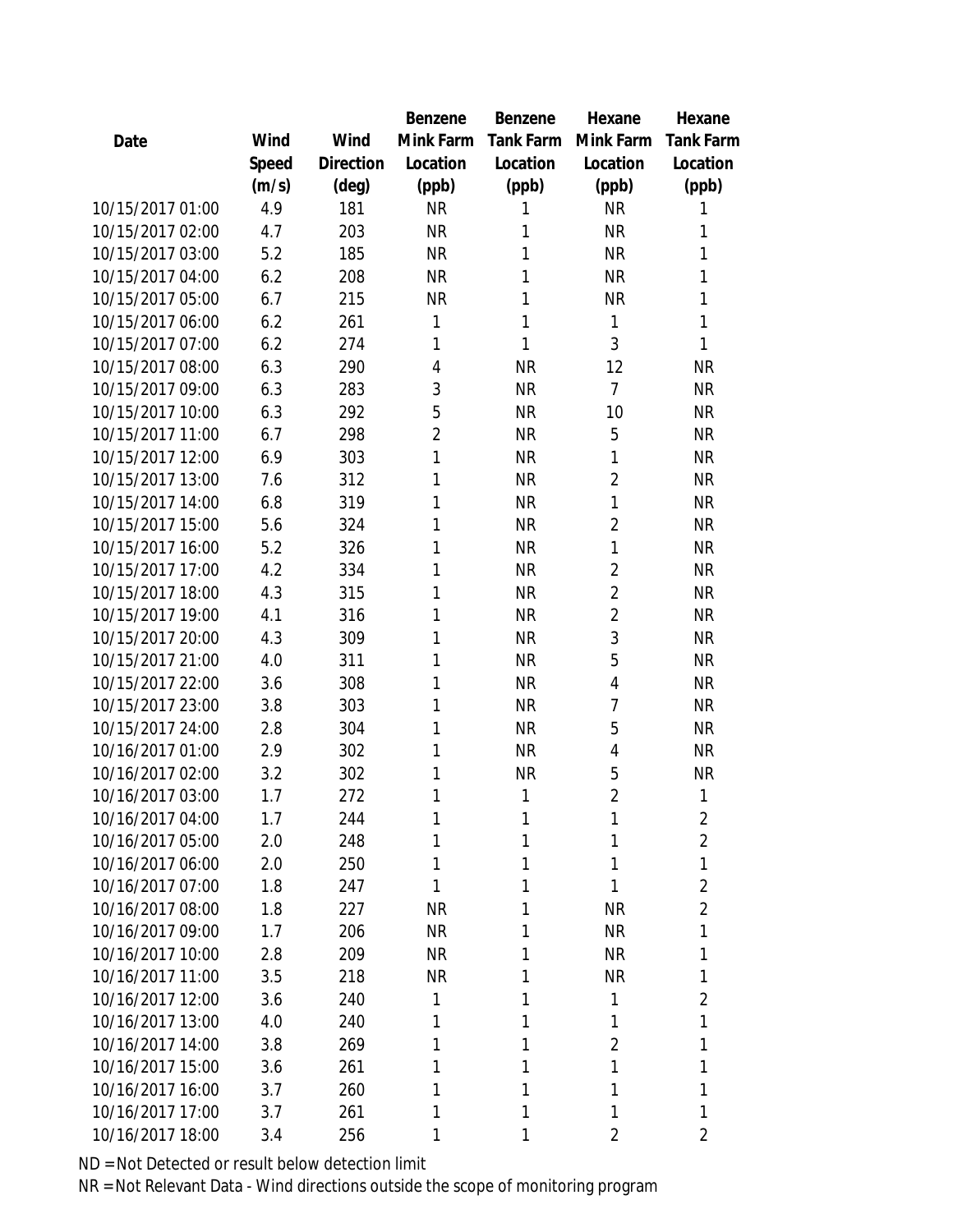|                  |       |                | Benzene   | Benzene          | Hexane    | Hexane           |
|------------------|-------|----------------|-----------|------------------|-----------|------------------|
| Date             | Wind  | Wind           | Mink Farm | <b>Tank Farm</b> | Mink Farm | <b>Tank Farm</b> |
|                  | Speed | Direction      | Location  | Location         | Location  | Location         |
|                  | (m/s) | $(\text{deg})$ | (ppb)     | (ppb)            | (ppb)     | (ppb)            |
| 10/16/2017 19:00 | 2.2   | 257            | 1         | 1                | 1         | 2                |
| 10/16/2017 20:00 | 2.0   | 218            | <b>NR</b> | 1                | <b>NR</b> | 1                |
| 10/16/2017 21:00 | 2.0   | 199            | <b>NR</b> | 1                | <b>NR</b> | 1                |
| 10/16/2017 22:00 | 2.7   | 181            | <b>NR</b> | 1                | <b>NR</b> | 1                |
| 10/16/2017 23:00 | 3.4   | 193            | <b>NR</b> | 1                | <b>NR</b> | 1                |
| 10/16/2017 24:00 | 3.0   | 194            | <b>NR</b> | 1                | <b>NR</b> | 1                |
| 10/17/2017 01:00 | 3.4   | 205            | <b>NR</b> | 1                | <b>NR</b> | 1                |
| 10/17/2017 02:00 | 3.5   | 203            | <b>NR</b> | 1                | <b>NR</b> | 1                |
| 10/17/2017 03:00 | 3.8   | 205            | <b>NR</b> | 1                | <b>NR</b> | 1                |
| 10/17/2017 04:00 | 3.6   | 196            | <b>NR</b> | 1                | <b>NR</b> | 1                |
| 10/17/2017 05:00 | 3.7   | 199            | <b>NR</b> | 1                | <b>NR</b> | 1                |
| 10/17/2017 06:00 | 3.7   | 196            | <b>NR</b> | 1                | <b>NR</b> | 1                |
| 10/17/2017 07:00 | 4.0   | 193            | <b>NR</b> | 1                | <b>NR</b> | 1                |
| 10/17/2017 08:00 | 3.6   | 187            | <b>NR</b> | 1                | <b>NR</b> | 1                |
| 10/17/2017 09:00 | 4.6   | 204            | <b>NR</b> | 1                | <b>NR</b> | 1                |
| 10/17/2017 10:00 | 5.0   | 216            | <b>NR</b> | 1                | <b>NR</b> | 1                |
| 10/17/2017 11:00 | 5.7   | 217            | <b>NR</b> | 1                | <b>NR</b> | 1                |
| 10/17/2017 12:00 | 6.6   | 221            | <b>NR</b> | 1                | <b>NR</b> | 1                |
| 10/17/2017 13:00 | 7.5   | 222            | <b>NR</b> | 1                | <b>NR</b> | 1                |
| 10/17/2017 14:00 | 7.4   | 222            | <b>NR</b> | 1                | <b>NR</b> | 1                |
| 10/17/2017 15:00 | 7.1   | 224            | <b>NR</b> | 1                | <b>NR</b> | 1                |
| 10/17/2017 16:00 | 6.4   | 221            | <b>NR</b> | 1                | <b>NR</b> | 1                |
| 10/17/2017 17:00 | 5.4   | 216            | <b>NR</b> | 1                | <b>NR</b> | 1                |
| 10/17/2017 18:00 | 4.0   | 208            | <b>NR</b> | 1                | <b>NR</b> | 1                |
| 10/17/2017 19:00 | 3.6   | 199            | <b>NR</b> | 1                | <b>NR</b> | 1                |
| 10/17/2017 20:00 | 4.2   | 201            | <b>NR</b> | 1                | <b>NR</b> | 1                |
| 10/17/2017 21:00 | 4.4   | 199            | <b>NR</b> | 1                | <b>NR</b> | 1                |
| 10/17/2017 22:00 | 4.0   | 192            | <b>NR</b> | 1                | <b>NR</b> | 1                |
| 10/17/2017 23:00 | 3.8   | 190            | <b>NR</b> | 1                | <b>NR</b> | 1                |
| 10/17/2017 24:00 | 3.8   | 193            | <b>NR</b> | 1                | <b>NR</b> | 1                |
| 10/18/2017 01:00 | 3.7   | 191            | <b>NR</b> | 1                | <b>NR</b> | 1                |
| 10/18/2017 02:00 | 3.5   | 182            | <b>NR</b> | 1                | <b>NR</b> | 1                |
| 10/18/2017 03:00 | 3.5   | 182            | <b>NR</b> | 1                | <b>NR</b> | 1                |
| 10/18/2017 04:00 | 3.3   | 174            | <b>NR</b> | 1                | <b>NR</b> | 1                |
| 10/18/2017 05:00 | 4.0   | 169            | NR        | <b>NR</b>        | <b>NR</b> | <b>NR</b>        |
| 10/18/2017 06:00 | 4.2   | 171            | <b>NR</b> | 1                | <b>NR</b> | 1                |
| 10/18/2017 07:00 | 4.3   | 170            | <b>NR</b> | 1                | <b>NR</b> | 1                |
| 10/18/2017 08:00 | 4.4   | 172            | <b>NR</b> | 1                | <b>NR</b> | 1                |
| 10/18/2017 09:00 | 4.1   | 182            | <b>NR</b> | 1                | <b>NR</b> | 1                |
| 10/18/2017 10:00 | 4.3   | 191            | NR.       | 1                | <b>NR</b> | 1                |
| 10/18/2017 11:00 | 4.3   | 185            | <b>NR</b> | 1                | <b>NR</b> | 1                |
| 10/18/2017 12:00 | 5.2   | 195            | <b>NR</b> | 1                | <b>NR</b> | 1                |
|                  |       |                |           |                  |           |                  |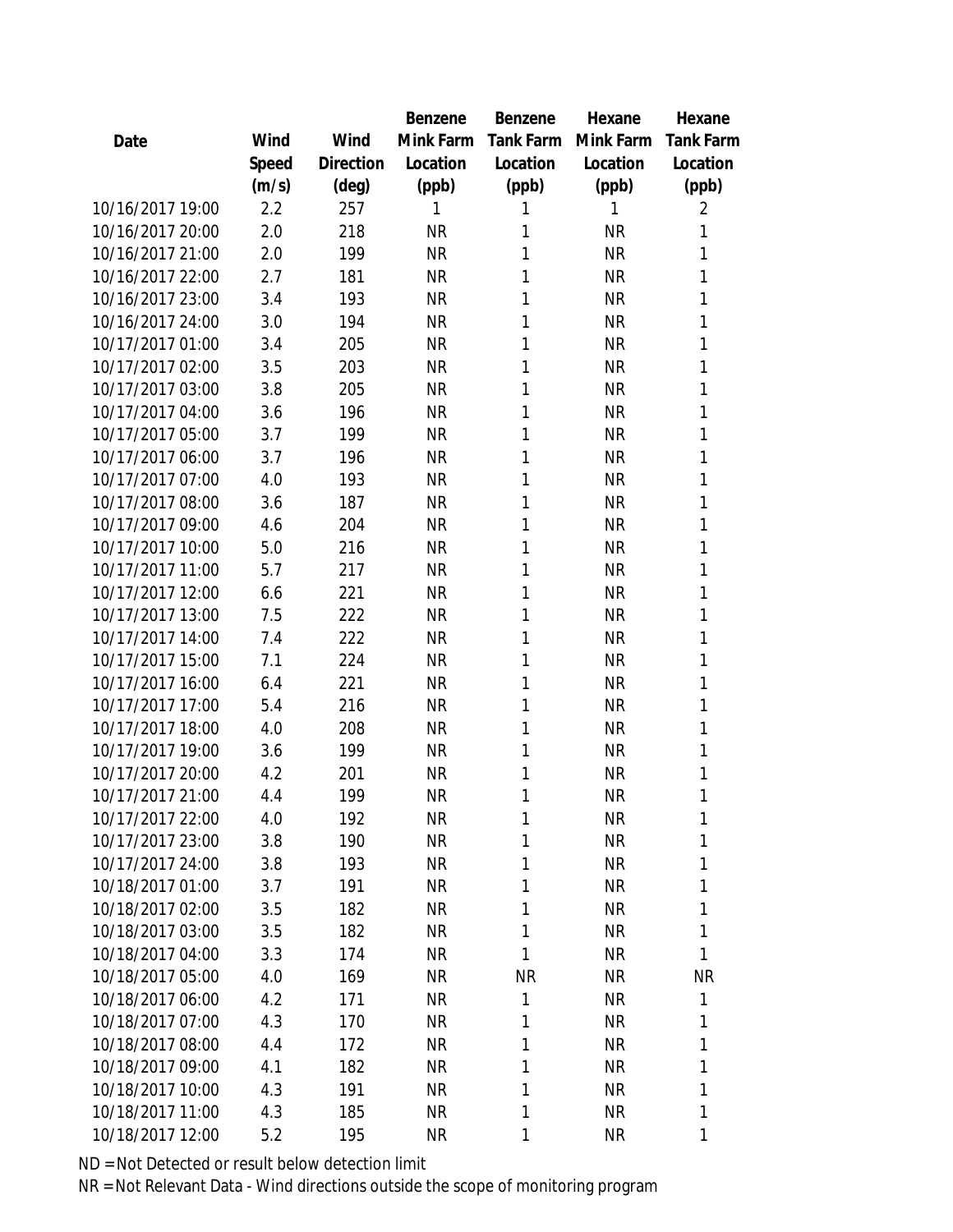|                  |       |           | Benzene   | <b>Benzene</b> | Hexane         | Hexane           |
|------------------|-------|-----------|-----------|----------------|----------------|------------------|
| Date             | Wind  | Wind      | Mink Farm | Tank Farm      | Mink Farm      | <b>Tank Farm</b> |
|                  | Speed | Direction | Location  | Location       | Location       | Location         |
|                  | (m/s) | (deg)     | (ppb)     | (ppb)          | (ppb)          | (ppb)            |
| 10/18/2017 13:00 | 5.6   | 200       | <b>NR</b> | 1              | <b>NR</b>      | 1                |
| 10/18/2017 14:00 | 6.2   | 198       | <b>NR</b> | 1              | <b>NR</b>      | 1                |
| 10/18/2017 15:00 | 6.6   | 199       | <b>NR</b> | 1              | <b>NR</b>      | 1                |
| 10/18/2017 16:00 | 6.1   | 196       | <b>NR</b> | 1              | <b>NR</b>      | 1                |
| 10/18/2017 17:00 | 6.0   | 197       | <b>NR</b> | 1              | <b>NR</b>      | 1                |
| 10/18/2017 18:00 | 5.4   | 196       | <b>NR</b> | 1              | <b>NR</b>      | 1                |
| 10/18/2017 19:00 | 4.6   | 197       | <b>NR</b> | 1              | <b>NR</b>      | 1                |
| 10/18/2017 20:00 | 4.5   | 199       | <b>NR</b> | 1              | <b>NR</b>      | 1                |
| 10/18/2017 21:00 | 4.7   | 189       | <b>NR</b> | 1              | <b>NR</b>      | 1                |
| 10/18/2017 22:00 | 4.5   | 193       | <b>NR</b> | 1              | <b>NR</b>      | 1                |
| 10/18/2017 23:00 | 3.9   | 210       | <b>NR</b> | 1              | <b>NR</b>      | 1                |
| 10/18/2017 24:00 | 4.7   | 205       | <b>NR</b> | 1              | <b>NR</b>      | 1                |
| 10/19/2017 01:00 | 4.3   | 199       | <b>NR</b> | 1              | <b>NR</b>      | 1                |
| 10/19/2017 02:00 | 4.1   | 200       | <b>NR</b> | 1              | <b>NR</b>      | 1                |
| 10/19/2017 03:00 | 3.8   | 209       | <b>NR</b> | 1              | <b>NR</b>      | 1                |
| 10/19/2017 04:00 | 4.3   | 206       | <b>NR</b> | 1              | <b>NR</b>      | 1                |
| 10/19/2017 05:00 | 2.9   | 219       | <b>NR</b> | 1              | <b>NR</b>      | 1                |
| 10/19/2017 06:00 | 3.3   | 255       | 1         | 1              | 1              | 1                |
| 10/19/2017 07:00 | 2.3   | 250       | 1         | 1              | 1              | 1                |
| 10/19/2017 08:00 | 1.7   | 240       | 1         | 1              | 1              | 1                |
| 10/19/2017 09:00 | 1.1   | 277       | 1         | <b>NR</b>      | 1              | <b>NR</b>        |
| 10/19/2017 10:00 | 1.9   | 24        | 1         | <b>NR</b>      | $\overline{2}$ | <b>NR</b>        |
| 10/19/2017 11:00 | 2.4   | 34        | 1         | <b>NR</b>      | 3              | <b>NR</b>        |
| 10/19/2017 12:00 | 2.0   | 46        | <b>NR</b> | <b>NR</b>      | <b>NR</b>      | <b>NR</b>        |
| 10/19/2017 13:00 | 1.7   | 73        | <b>NR</b> | <b>NR</b>      | <b>NR</b>      | <b>NR</b>        |
| 10/19/2017 14:00 | 1.5   | 121       | <b>NR</b> | <b>NR</b>      | <b>NR</b>      | <b>NR</b>        |
| 10/19/2017 15:00 | 1.5   | 121       | <b>NR</b> | <b>NR</b>      | <b>NR</b>      | <b>NR</b>        |
| 10/19/2017 16:00 | 1.7   | 152       | <b>NR</b> | <b>NR</b>      | <b>NR</b>      | <b>NR</b>        |
| 10/19/2017 17:00 | 1.9   | 138       | <b>NR</b> | <b>NR</b>      | <b>NR</b>      | <b>NR</b>        |
| 10/19/2017 18:00 | 1.9   | 119       | <b>NR</b> | <b>NR</b>      | <b>NR</b>      | <b>NR</b>        |
| 10/19/2017 19:00 | 2.7   | 107       | <b>NR</b> | <b>NR</b>      | <b>NR</b>      | <b>NR</b>        |
| 10/19/2017 20:00 | 2.9   | 106       | <b>NR</b> | <b>NR</b>      | <b>NR</b>      | <b>NR</b>        |
| 10/19/2017 21:00 | 3.8   | 118       | <b>NR</b> | NR             | <b>NR</b>      | <b>NR</b>        |
| 10/19/2017 22:00 | 3.2   | 125       | <b>NR</b> | <b>NR</b>      | <b>NR</b>      | <b>NR</b>        |
| 10/19/2017 23:00 | 3.2   | 136       | <b>NR</b> | <b>NR</b>      | <b>NR</b>      | <b>NR</b>        |
| 10/19/2017 24:00 | 3.0   | 146       | <b>NR</b> | <b>NR</b>      | <b>NR</b>      | <b>NR</b>        |
| 10/20/2017 01:00 | 3.2   | 152       | <b>NR</b> | <b>NR</b>      | <b>NR</b>      | <b>NR</b>        |
| 10/20/2017 02:00 | 3.0   | 158       | <b>NR</b> | <b>NR</b>      | <b>NR</b>      | <b>NR</b>        |
| 10/20/2017 03:00 | 3.5   | 168       | <b>NR</b> | <b>NR</b>      | <b>NR</b>      | <b>NR</b>        |
| 10/20/2017 04:00 | 3.8   | 166       | NR.       | <b>NR</b>      | <b>NR</b>      | <b>NR</b>        |
| 10/20/2017 05:00 | 3.8   | 168       | <b>NR</b> | <b>NR</b>      | <b>NR</b>      | <b>NR</b>        |
| 10/20/2017 06:00 | 3.8   | 167       | <b>NR</b> | <b>NR</b>      | <b>NR</b>      | <b>NR</b>        |
|                  |       |           |           |                |                |                  |